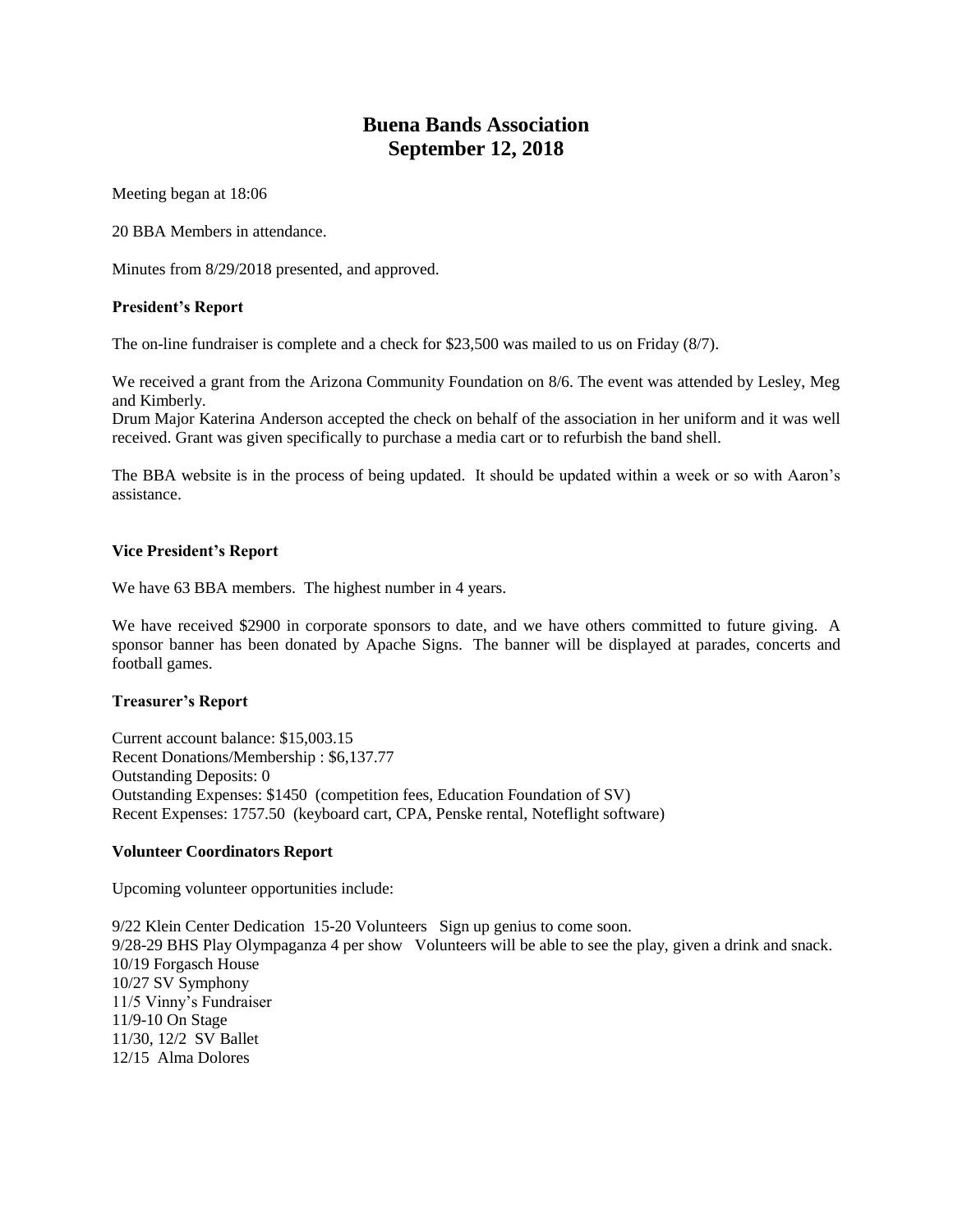## **Mr Gallant**

Keyboard stand has been ordered.

Cookie dough fundraiser for students CHARMS accounts was a success. They sold well over the 300 minimum which will allow for free shipping. Optimistic it will arrive before fall break.

The second apparel store was a success. Items will ship next Friday.

Coffee fundraising will be coming shortly.

Guard uniform pants have shipped. Half of the tops have been completed. Warm up jackets have been embroidered.

Call Time On Friday 9/14 is 5pm

#### **2018 Marching Colts Schedule Updates**

9/14 Home Game HOMECOMING v Desert View 10/5 HomeGame v. Cienega (BAND SENIOR NIGHT) 10/12 Home Game v. Nogales ( Spirit Band ) 10/19 Away Game v. Ironwood Ridge 10/20 Competition - Flowing Wells 10/26 Away Game v.Sunnyside 10/27 Competition - Ironwood Ridge 11/2 Playoffs? 11/3 State Marching Band Competition - Phoenix 11/12 Veterans Day Parade

### **Funds Requests**

A request was made in the amount of \$3,500. This request is for the purpose of purchasing drumheads for the bass, tenor and snare drums, 2 pair of cymbals, bass mallets, sticks, 3 sets of vibe mallets to take the band through 2-3 seasons. The total comes to \$3,152 before shipping and tax. It has been 8 years since some of these items have been replaced.

Motion made by Marni, 2nd by Laurie. All approved

A request was made for \$120 to purchase new white gloves for the band. Motion made by Meg, 2nd by Marnie. All approved

A request was made for a Mobile Presentation Unit. This includes a Smart TV on a sturdy cart. The bid was placed through Troxel which includes maintenance and warranty.

A motion was made to use the grant money from the Arizona Community Foundation to purchase the cart in the amount of \$1482.00 Motion made by Shannon, 2nd by Meghan. All approved

A motion was made to purchase a \$2,200.00 industrial 75' smart tv to complete the unit, with the stipulation to present future financial needs to the BBA at our next meeting. Motion made by Meghan, 2nd by Meg. All approved.

A request of \$48.50 was made for a Quicken Deluxe software subscription to manage our funds for the next 2yrs.

Motion made by Kristin, 2nd by Meg All Approved